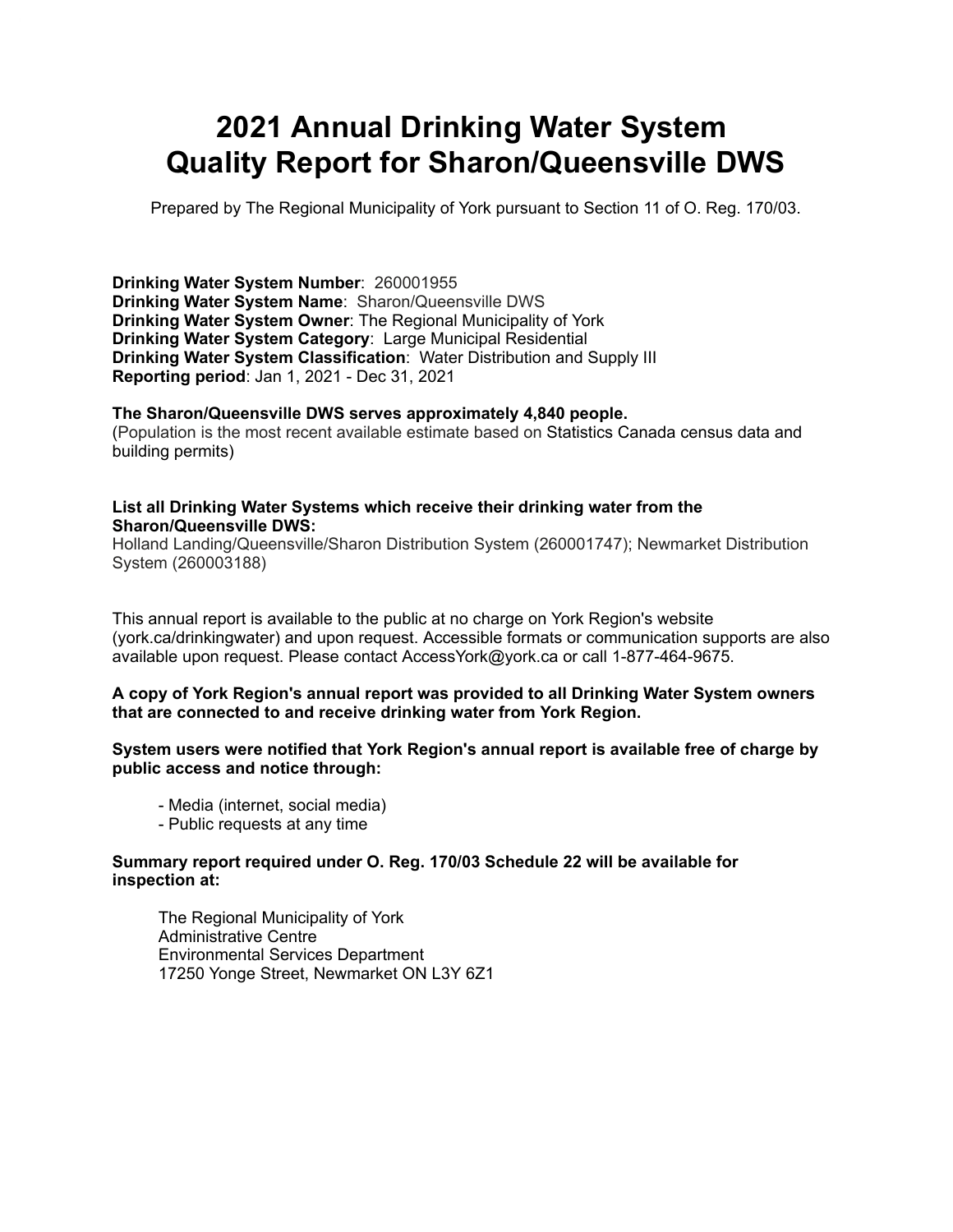### Description of the Sharon/Queensville DWS

#### **Introduction**

Queensville and Sharon are in the Town of East Gwillimbury. Local groundwater is naturally high in minerals, and is blended with Lake Ontario water from the York DWS. York Region operates the water supply, and the Town of East Gwillimbury maintains water quality and distributes it to users. The Province governs York Region's operations with Acts and Regulations, a Permit to Take Water, a Municipal Drinking Water License and an operating Permit. Lake Ontario water is purchased with supply agreements.

#### **Raw water source**

**Groundwater** 

#### **Profile of water in distribution system**

Blended - Lake and Groundwater

#### **Water treatment description**

Sharon-Queensville DWS includes four wells and one storage facility (elevated tank). Chlorine provides disinfection, and chloramine provides a secondary residual. Sodium silicate is added to sequester naturally occurring iron and manganese. The storage facility holds treated water and helps to maintain pressure. Tests confirm good groundwater quality. Operators test the water and inspect the process. Online analyzers continuously monitor treatment and water flow. When analyzers detect a significant process or water quality issue, the system automatically pauses operation until an operator takes action.

#### **List of water treatment chemicals used in this system**

Chlorine gas; Ammonia solution; Sodium Silicate

#### **Brief description and breakdown of monetary expenses incurred**

\$362,845 for treatment facility upgrades, well rehabilitation and maintenance, general maintenance and repairs.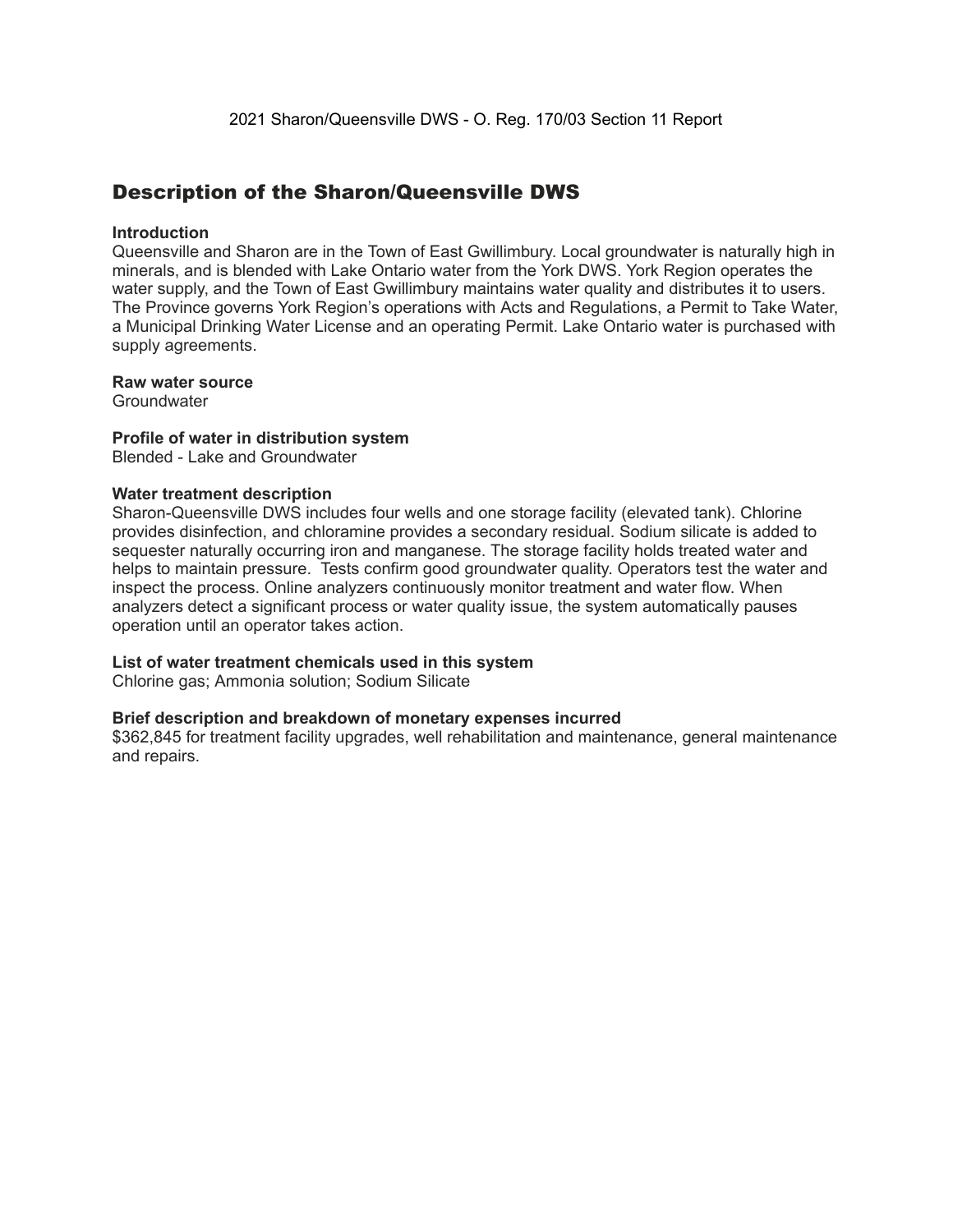### **Notices submitted under Section 18(1) of the** *Safe Drinking Water*  *Act* **or Section 16-4 of O. Reg. 170/03 and reported to MECP Spills Action Centre**

| <b>Adverse</b><br><b>Parameter</b> | <b>Incident</b><br><b>Date</b> | <b>Result</b> | <b>Adverse Test Corrective Action</b>      | <b>Corrective</b><br><b>Action Date</b> |
|------------------------------------|--------------------------------|---------------|--------------------------------------------|-----------------------------------------|
| Sodium                             | Apr 21, 2021 22.0 mg/L         |               | Operator attended site.<br>Resample taken. | Apr 26, 2021                            |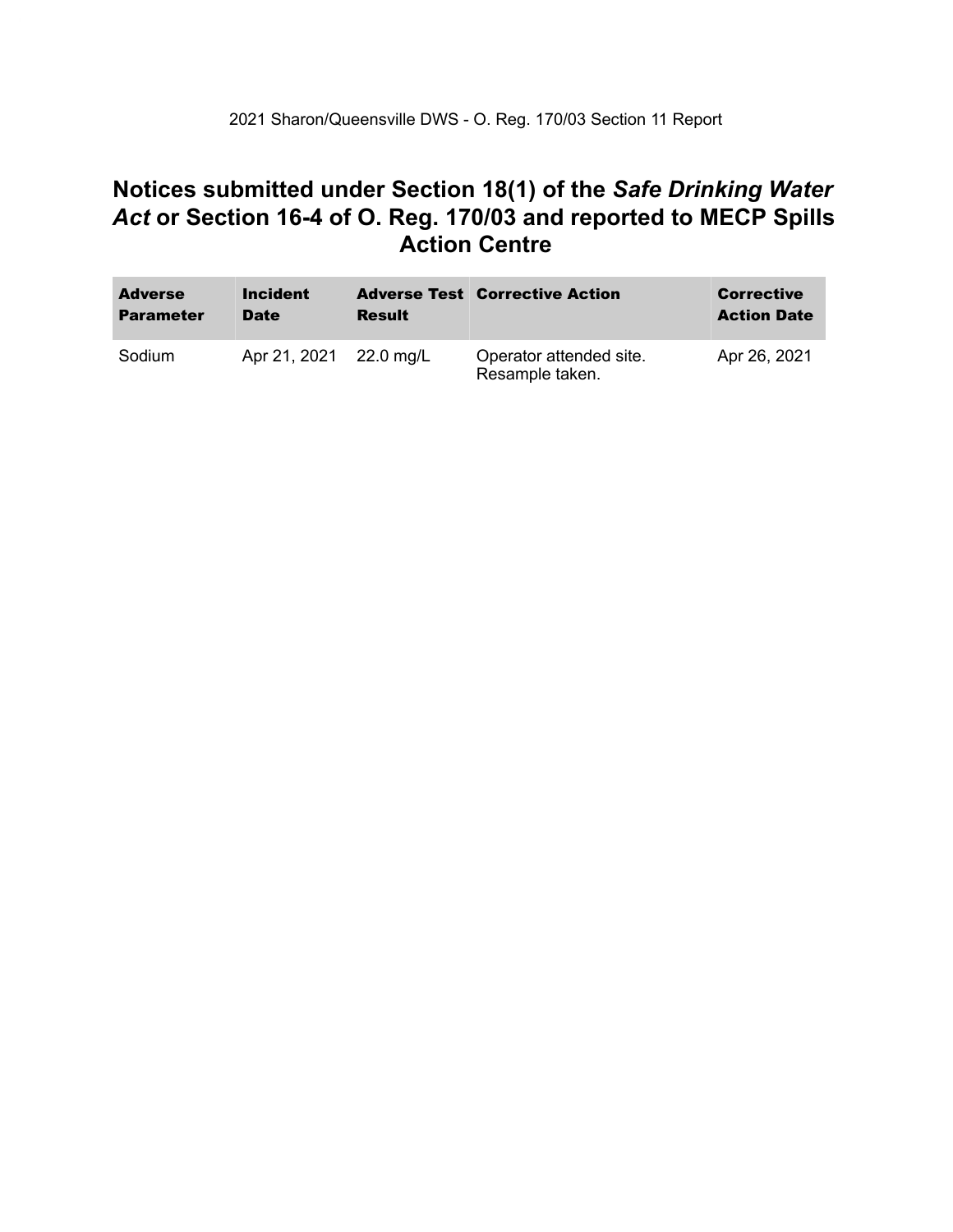2021 Sharon/Queensville DWS - O. Reg. 170/03 Section 11 Report

### Microbiological testing completed under Schedule 10 of O. Reg. 170/03

For additional distribution samples collected under Schedule 10, refer to the local municipality.

| <b>Test Parameter</b>        | <b>Sample Source</b> | <b>Count of Samples</b> | <b>Count of Presence</b> |
|------------------------------|----------------------|-------------------------|--------------------------|
| E. Coli                      | Raw                  | 197                     | $\theta$                 |
|                              | Treated              | 104                     | 0                        |
| Heterotrophic Plate<br>Count | Treated              | 104                     | 26                       |
| <b>Total Coliforms</b>       | Raw                  | 197                     | $\Omega$                 |
|                              | Treated              | 104                     | 0                        |

## Operational testing completed under Schedule 7 of O. Reg. 170/03 during this reporting period

| <b>Test Parameter</b>    | <b>Test Unit</b> | No. of<br>Samples <sup>1</sup> | <b>Average</b> | <b>Minimum</b> | <b>Maximum</b> |
|--------------------------|------------------|--------------------------------|----------------|----------------|----------------|
| <b>Combined Chlorine</b> | mg/L             | 8.760                          | 2.42           | 0.48           | 3.55           |
| Turbidity (Treated)      | NTU              | 8,760                          | 0.06           | 0.02           | 5.00           |

<sup>1</sup> 8,760 is used as the number of samples for continuous analyzers.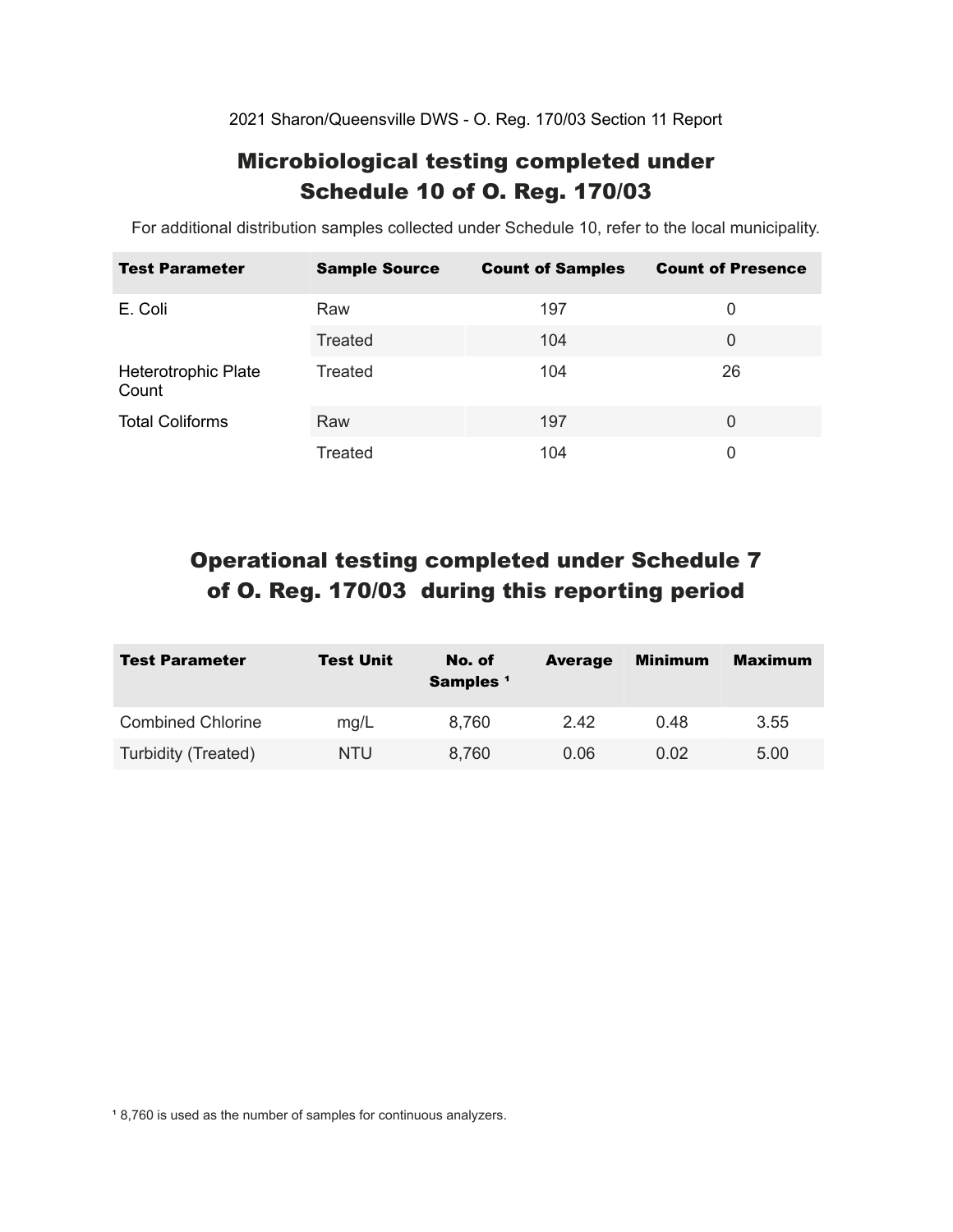## Summary of testing pursuant to Schedule 13 of O. Reg. 170/03 and sampling carried out in accordance with the requirement of an approval, order or other legal instrument

 Values with a less than sign ("<") indicate that the test result is below the method detection limit from the accredited laboratory (i.e. non-detect). Average results include values which were returned as non-detect (i.e. the "<" is omitted) and are rounded to three decimals. For a complete set of results, see the open dataset available at york.ca/drinkingwater.

| Test Parameter <sup>23</sup>     | <b>Test Unit</b> | No. of<br>Samples <sup>1</sup> | <b>Average</b> | <b>Minimum</b> | <b>Maximum</b> |
|----------------------------------|------------------|--------------------------------|----------------|----------------|----------------|
| Fluoride                         | mg/L             | 12                             | 0.208          | 0.19           | 0.23           |
| Haloacetic Acids                 | ug/L             | 4                              | 10.500         | 10             | 11             |
| <b>Nitrate</b>                   | mg/L             | 12                             | 0.500          | < 0.50         | < 0.50         |
| <b>Nitrite</b>                   | mg/L             | 12                             | 0.050          | < 0.05         | < 0.05         |
| N-Nitrosodimethylamine<br>(NDMA) | ug/L             | $\overline{2}$                 | 0.001          | < 0.0008       | < 0.0008       |
| Sodium                           | mg/L             | 4                              | 21.067         | 20.40          | 22             |
| Trihalomethanes                  | ug/L             | 6                              | 19.358         | 15.20          | 27             |

 \*Lead testing under Schedule 15.1 is conducted by the local municipality - refer to local municipality reports for results. York Region occasionally collects samples tested for lead for non-regulatory research purposes.

<sup>1</sup>8,760 is used as the number of samples for continuous analyzers.

 $\mathrm{^2}$  The Average for Haloacetic Acids and Trihalomethanes is calculated as the running annual average of quarterly results in accordance with O. Reg 170/03. The Minimum and Maximum values reflect individual test results.

<sup>3</sup> Where sampling for 'N-Nitrosodimethylamine (NDMA)' is required, locations were selected to represent the farthest points in the distribution system. For York DWS and sub-systems, representative sample locations were selected from across the interconnected sub-systems, therefore not all sub-systems were chosen for NDMA sampling.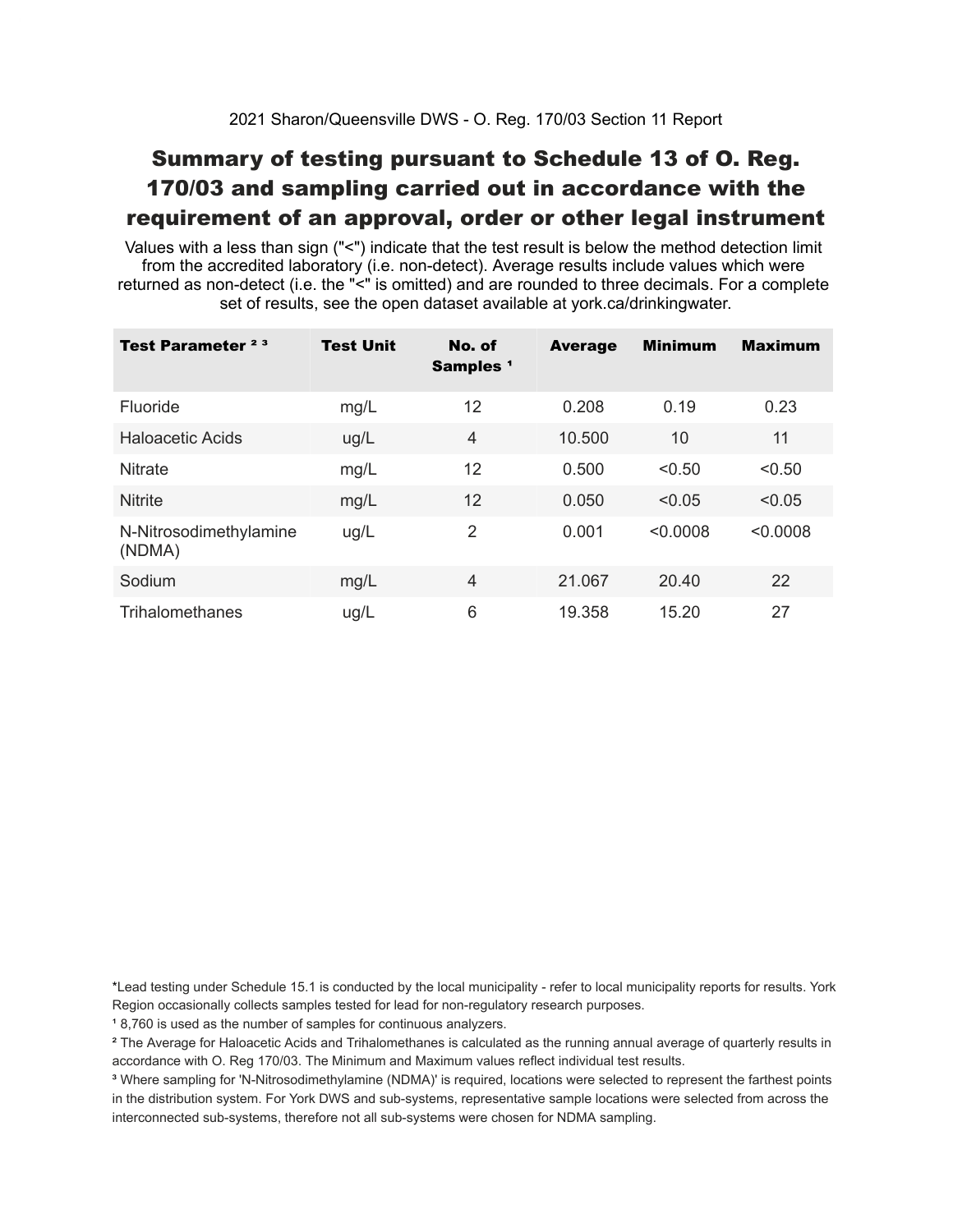### Organic and inorganic parameter(s), from Schedule 23 and 24, that exceeded half the standard prescribed in Schedule 2 of O. Reg. 169/03 Ontario Drinking Water Quality Standards

 Intentionally blank. There were no applicable test results. Not Applicable

### Summary of inorganic parameters tested pursuant to Schedule 23 of O. Reg. 170/03

 Values with a less than sign ("<") indicate that the test result is below the method detection limit from the accredited laboratory (i.e. non-detect). Average results include values which were returned as non-detect and are rounded to four decimals. For a complete set of results, see the open dataset available at york.ca/drinkingwater.

| Test Parameter | <b>Test Unit</b> | No. of<br><b>Samples</b> | <b>Average</b> | <b>Minimum</b> | <b>Maximum</b> | <b>ODWS</b><br>Limit |
|----------------|------------------|--------------------------|----------------|----------------|----------------|----------------------|
| Antimony       | mg/L             | 3                        | 0.0005         | < 0.0005       | < 0.0005       | 0.0060               |
| Arsenic        | mg/L             | 3                        | 0.0005         | < 0.0005       | 0.0006         | 0.01                 |
| <b>Barium</b>  | mg/L             | 3                        | 0.1400         | 0.1350         | 0.1440         | 1                    |
| <b>Boron</b>   | mg/L             | 3                        | 0.0548         | 0.0512         | 0.0606         | 5                    |
| Cadmium        | mg/L             | 3                        | 0.0005         | < 0.0005       | < 0.0005       | 0.0050               |
| Chromium       | mg/L             | 3                        | 0.0005         | < 0.0005       | < 0.0005       | 0.05                 |
| Mercury        | ug/L             | 3                        | 0.0500         | < 0.05         | < 0.05         | 1                    |
| Selenium       | mg/L             | 3                        | 0.0005         | < 0.0005       | < 0.0005       | 0.05                 |
| Uranium        | mg/L             | 3                        | 0.0005         | < 0.0005       | < 0.0005       | 0.02                 |